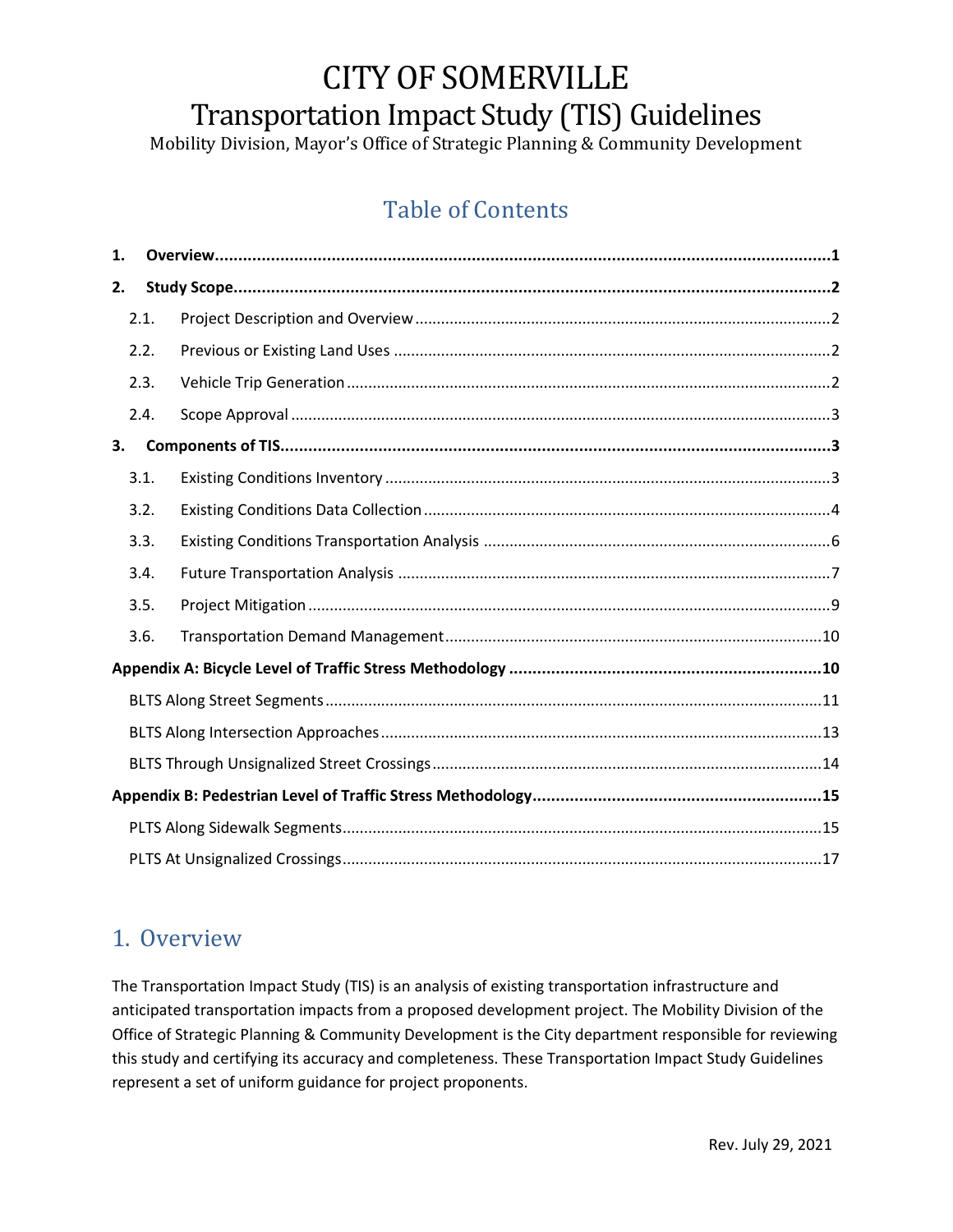# <span id="page-1-0"></span>2. Study Scope

The scope of the TIS must be approved by the City of Somerville before the start of any study. A scoping request letter with the following information should be submitted to the Director of Mobility. The scoping request letter shall include:

- <span id="page-1-1"></span>2.1. **Project description and overview,** including project location, site program (land uses and gross floor areas), location of the site access driveway(s) (note which driveways are existing, new, and/or relocated), location of site access walkway(s) and door(s) to the extent known.
- <span id="page-1-2"></span>2.2. **Previous or Existing Land Uses,** to include floor area, occupancy, use of existing building(s) and counts of entering and exiting vehicles during the am and pm peak hours. If the proposed land use is a commercial use or another use which may generate significant Saturday trips, Saturday afternoon peak period data should be also be included.
- <span id="page-1-3"></span>2.3. **Vehicle Trip generation,** including any remaining use(s):
	- 2.3.0. Based on ITE *Trip Generation* (latest edition) data. Person trips shall be derived from ITE trips by multiplying by the Average Vehicle Occupancy for the corresponding Census tract from the most current U.S. Census journey-to-work data. Modal splits from the corresponding Census tract shall be applied, unless an alternate is approved by the City. Total vehicle trips shall be calculated as the "drive alone" plus "carpool" percentages, divided by the AVO. Anticipated truck trips shall be added to the vehicle component. The balance of ITE trips shall be allocated as the person-trips among other modes, including transit, bicycle, walking taxi, etc. Trips listed as "other" in Census data shall be proportionally assigned to all other modes. The project trip analysis shall be summarized in a table format, indicating daily and peak hour (entering/exiting/total) trip rates, adjustments, and summarized with project trips by mode.
	- 2.3.1. Any existing trips may be subtracted from new trips to generate a net new vehicle trip total, with Mobility approval. Existing peak hour vehicle trips to/from the site shall be generated based on direct am and pm peak hour counts by a certified traffic counting company. If these are no longer possible due to a discontinued use within the previous year, mode-adjusted ITE trip rates may be used with Mobility approval. Any trips created by a previous use that has been discontinued for over one year may not be discounted from new trips.
	- 2.3.2. For projects including retail (non-ancillary) uses, a pass-by factor of up to 25% can be applied for site traffic associated with these retail uses assigned on the major through street.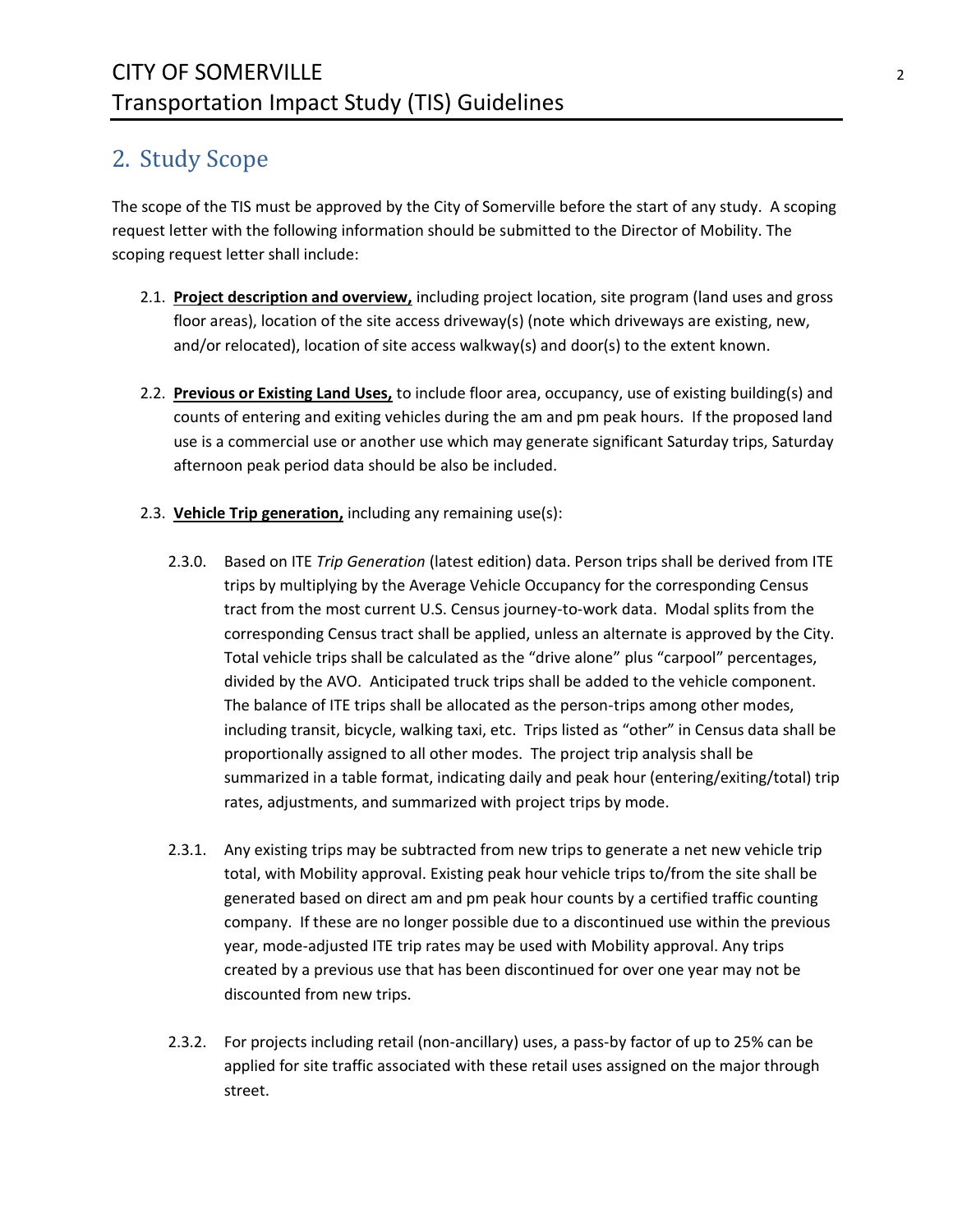- 2.3.3. Quantify project truck trips by time of day, vehicle type, and routes in a separate table.
- **2.4. Background Growth Rate,** it is important that the assumed background vehicle growth rate aligns with the City's SomerVision mode shift goals. Therefore, the growth rate shall be calculated based on other planned projects. The City recommends a growth rate of 0-0.25% unless there is available data to justify otherwise.
- <span id="page-2-0"></span>2.5. **Scope approval:** The Mobility department will issue a scope approval email or letter to allow preparation of the TIS which will include the following:
	- 2.5.0. Any necessary changes to trip generation, background growth rate, trip distribution, or mode split assumptions;
	- 2.5.1. Which study area roadway intersections are to be analyzed;
	- 2.5.2. Where daily vehicle, bicycle, and pedestrian counts are to be conducted;
	- 2.5.3. What specific development projects are to be included in the future condition;
	- 2.5.4. Whether analysis may be required that may require advanced traffic analysis software (VISSIM); and
	- 2.5.5. Any other pertinent information about the specific TIS.

## <span id="page-2-1"></span>3. Components of TIS

The following is a standard list of requirements for any project requiring a TIS. Variations from these guidelines must be approved by Director of the Mobility Division.

### <span id="page-2-2"></span>**3.1. Existing Conditions Inventory**

### **3.1.0. Roadways:**

- a. Typical number of travel lanes and widths, bicycle accommodations and widths, approximate sidewalk width and condition, and parking regulations. Also include any qualitative information about the pedestrian and bicycle environment along the roadway, e.g. curb cut frequency and width, presence and frequency of street trees, presence of bicycle racks, etc.
- b. Sidewalk width shall be measured at a typical point along the sidewalk (i.e. not at bump-outs), and both actual width and effective width (actual width less space allocated for frequent street furniture, blank building faces, trees, parking meters, bicycle racks, etc.) shall be measured along both sides of each study area roadway segment. If sidewalks are in poor condition, i.e. difficult or impassible for persons with disabilities, this too should be noted.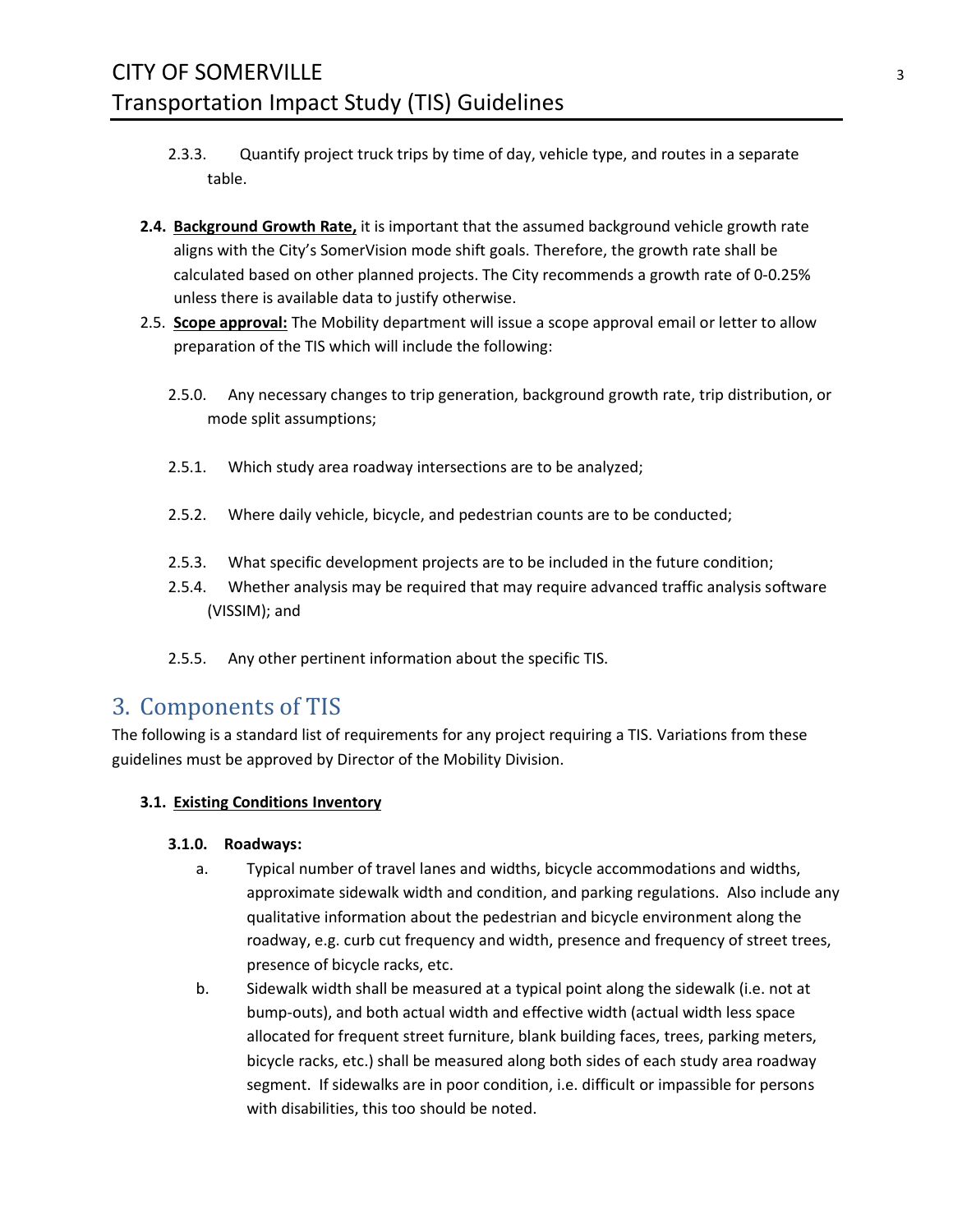### **3.1.1. Intersections:**

a. Describe operations of all study area intersections, including number and width of approach lanes on each approach, lane assignments, signal phasing, and crosswalk locations, patterns, and widths. At signalized intersections, crosswalk lengths, signal phasing, and pedestrian "WALK" and flashing "DON'T WALK" time shall be documented.

### **3.1.2. Provide figures for:**

- a. Transit services, including bus and transit stops, shelters, stations, and routes within the study area. If applicable, include private shuttle services, school bus stops, etc.
- b. Land use, indicating study area and any relevant land uses, including schools, parks, playgrounds, government buildings, hospitals, etc.

### <span id="page-3-0"></span>**3.2. Existing Conditions Data Collection**

- **3.2.0. Automatic Traffic Recorder (ATR) counts** for speed, volume, and vehicle class for a 72 hour period from 12:00:00 am Thursday through 11:59:59 pm Saturday. Count dates shall be approved by the Mobility Division, and should avoid holidays or holiday weekends, school vacations, etc. ATR data shall be seasonally adjusted, in accordance with the nearest MassDOT permanent count station (non-limited access highway) data; if appropriate MassDOT data is not available, MAPC data may be acquired. Full 15 minute increment results must be submitted electronically. An average daily summary in one-hour increments should be included in the report. If counts are not collected during the months of April, May, September, or October, then a second set of counts must be taken during these months as part of mitigation for the project. Locations must receive prior approval by the City of Somerville.
- **3.2.1. Intersection turning movement counts (TMC's)** must be collected at all study area intersections for motor vehicles, bicycle, and pedestrians. TMC's will be collected for one 14-hour weekday count from 6:00 am-8:00 pm. Projects with a retail component must also include a 4-hour Saturday count from 10:00 am – 2:00 pm. Counts should be avoided on municipal or religious holidays or holiday weekends, school vacations, etc. Counts are not valid in inclement weather (heavy rain or snow). If counts are not collected during the months of April, May, September, or October, then a second set of counts must be taken during these months as part of mitigation for the project. Locations must receive prior approval by the City of Somerville.

#### **All TMC's should include:**

- a. Total cars, trucks, and buses, reported separately by each movement;
- b. Pedestrians, by each crossing, each direction, and each side of street;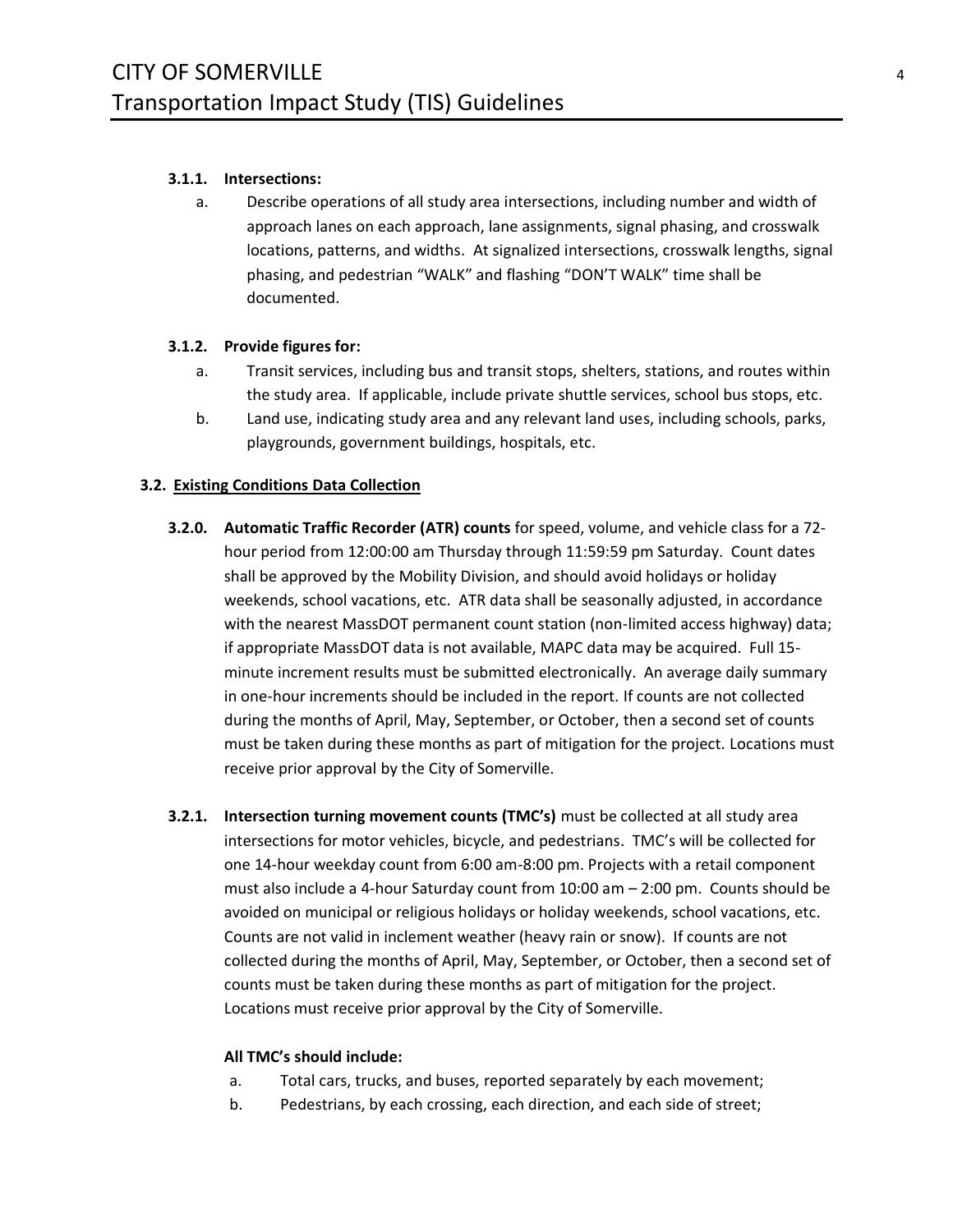c. Bicycle turning movements, by street and direction, including bikes on sidewalks (counted separately); and

TMC's should not be taken at the following times where possible. If necessary, they must be approved by Mobility. **Such data shall be seasonally adjusted, as follows (these guidelines are cumulative):**

- When colleges are not in regular session, increase by 3 to 6 percent, depending on proximity to colleges. Adjustment to be approved by Mobility.
- When public schools are not in session, increase by 3 to 5 percent, depending on proximity to public schools. Adjustment to be approved by Mobility.
- During July and August employee summer vacations. Increase by 4 percent.

Raw data collection sheets shall be included in the Appendix. Data shall be submitted electronically to the City in Excel format.

Peak hours shall be determined for the study area as a whole unless otherwise directed by Mobility. Vehicle traffic counts for this peak hour shall be balanced between study area intersections unless discrepancies can be reasonably assigned to intersections and driveways not included in the study area. Peak hours for bicycles and pedestrians shall be determined separately, though volumes do not need to be manually balanced.

TMC's for total vehicles in the am and pm peak hour shall be summarized on separate figures. TMC's for total vehicles in the am and pm shall be summarized on separate figures. TMC's for pedestrians and bicycles shall be shown in separate figures. Vehicle queues for am and pm peak hours shall be summarized in a single figure, if possible, or two separate figures if needed for clarity. The appropriate peak hour for the corresponding mode shall be clearly labeled on each figure.

- 3.2.2. **Traffic crashes** in the study area, summarized in a table from City of Somerville records provided by Mobility, for the previous 3-year period, summarized by date, crash type, injury, involvement of trucks and/or MBTA buses, involvement of pedestrians and/or bicycles, lighting, surface condition, and weather.
- 3.2.3. **Public Transit**: Obtain most recent daily, am, and pm boarding and alighting information (include Saturday for residential or retail projects) for light and heavy rail stops/stations within a  $\frac{1}{2}$  mile walk of the project site, as well as the closest bus stop for all bus routes within a  $\frac{1}{2}$  mile walk of the project site. Describe the amenities and deficiencies, if any, for each such bus stop (bus shelters, benches, insufficient pull-in space, etc.). Also include a summary of transit schedules and headways for each service. Summarize boarding/alighting data and schedule/headway information in separate tables.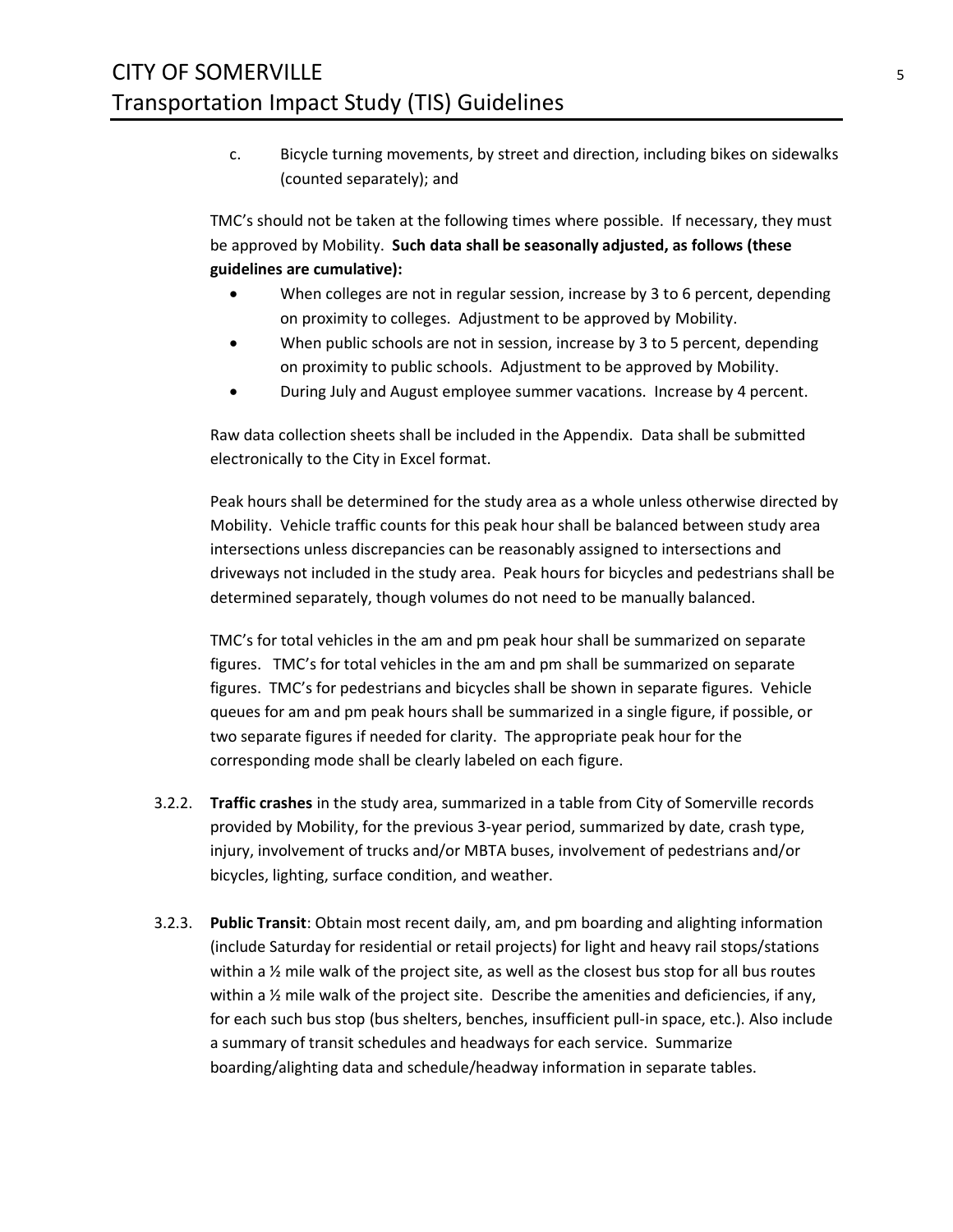- 3.2.4. **Parking**: For any existing parking to remain with the project, perform a utilization study, including peak accumulation for motor vehicles, carpools, and bicycles. For residential projects, also collect utilization data for resident permit parking spaces within one block of the project site, separated by individual street. Report utilization data in a table.
- 3.2.5. **Traffic signal timing information** will be provided by the City of Somerville, if available. If such information is unavailable, signal timings shall be collected by the consultant in the field and modeled as accurately as possible.
- <span id="page-5-0"></span>3.3. **Existing Conditions Transportation Analysis:** Vehicle, pedestrian, bicycle, and transit operations shall be analyzed both qualitatively and quantitatively based on the methodology below.
	- **3.3.0. Vehicle analysis** shall be conducted for each study area intersection for the weekday am and pm peak hours, and for the Saturday midday peak hour for projects with a retail component. Analysis shall include TMC's, capacity analysis, and queue analysis. Signalized and stop-controlled intersections shall be analyzed using Highway Capacity Manual (HCM) methodology, including software such as Synchro or similar. Roundabout analysis shall be conducted using software such as SIDRA or similar. In some cases, the City of Somerville may ask that in-depth analysis using software such as VISSIM be used for complex intersections or intersection clusters; in this case, Mobility will notify the proponent of this need when scoping the project and prior to data collection**. Items to consider when performing traffic analysis include:**
		- a. *Existing Conditions models shall be calibrated* with observed conditions in the field. Observed conditions such as average delay, queue length, and capacity of the intersection should, within reason, match the conditions output by the traffic analysis. Factors such as saturated flow rate, parking maneuvers, pedestrian and bicycle conflicts, bus maneuvers, and area type may be adjusted based on engineering judgement in order to calibrate the existing conditions model.
		- b. *Peak Hour Factor* shall be determined on an approach-by-approach basis (not a movement-by-movement basis) unless a particular movement has a dedicated lane and, for a known reason, produces more variable traffic than the other movements along its approach.
		- c. *Capacity analysis summary tables* (CASTs) shall be provided for each peak hour analyzed and shall include LOS letter grade, average delay, volume-to-capacity ratio (V/C), and  $50<sup>th</sup>/95<sup>th</sup>$  percentile queue lengths (95<sup>th</sup> percentile only for unsignalized intersections). HCM 2000 methodology shall be used unless otherwise directed by Mobility. CASTs shall include overall intersection LOS letter grade, delay, and V/C. All intersections and lane groups that are over 1.00 V/C shall receive an LOS letter grade of F regardless of the average delay reported.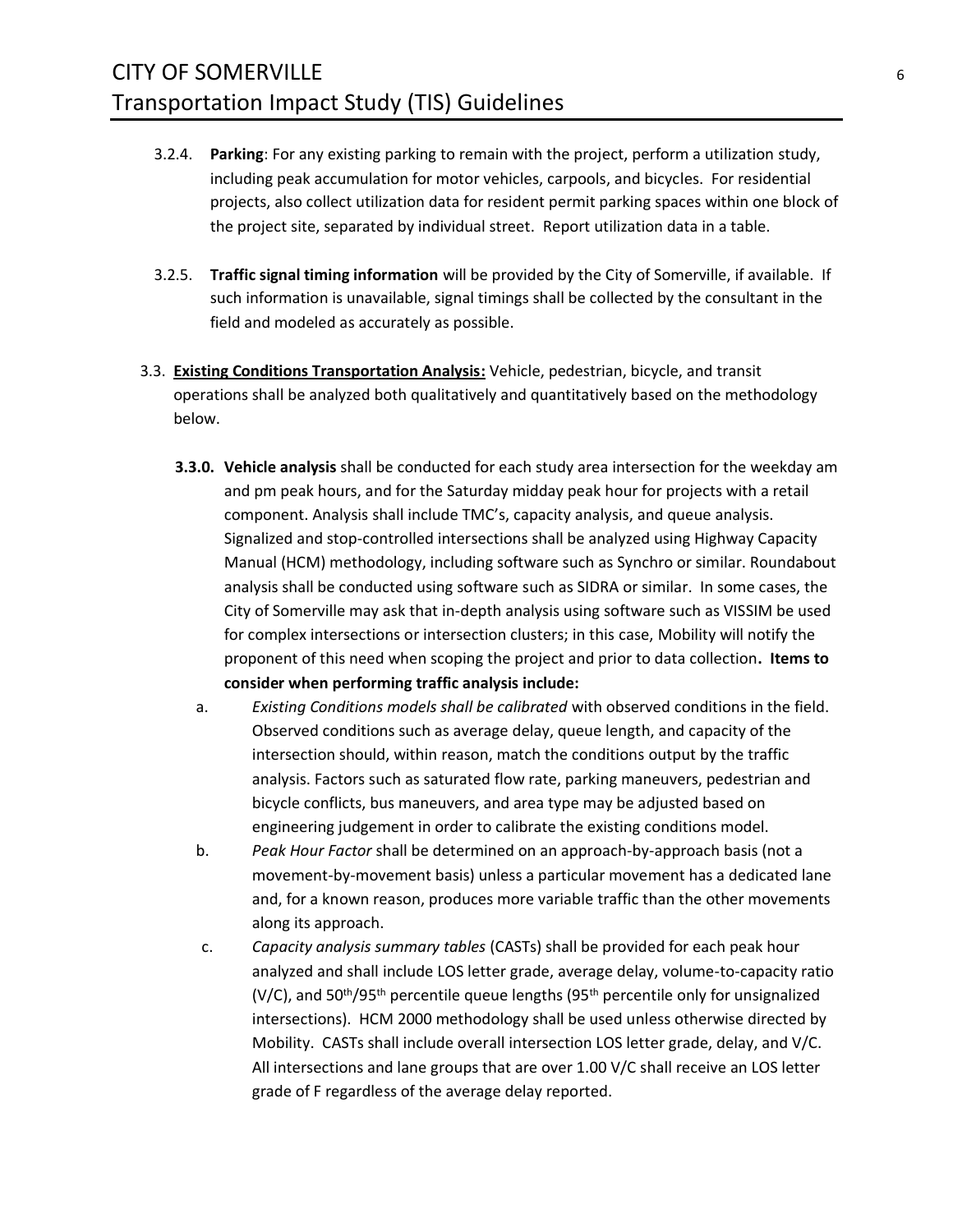- <span id="page-6-1"></span>3.3.1. **Bicycle analysis** shall be conducted along each study area roadway segment and intersection using Bicycle Level of Traffic Stress (BLTS) methodology. This methodology can be found in Appendix A of this document. Each roadway segment and each direction of travel shall be analyzed; if conditions change within a segment, e.g. at an intersection approach, the highest-stress portion of that segment shall represent the entire segment. This data shall be summarized in a color-coded figure and explained in tabular and/or text format. If intersection treatments are present at any of the study intersections, this may not be reflected in LTS analysis; however, these treatments shall be described in text format.
- 3.3.2. **Pedestrian/ADA analysis** shall be provided for each roadway in the study area. The most logical walking route(s) between the project site and the closest MBTA subway/light rail station(s) serving different transit lines within a ½-mile radius of the site shall also be included in this analysis; as well as the most logical walking route(s) between the project site and the closest bus stop of each bus route within a 1/4-mile radius of the site. Sidewalk segments and unsignalized intersection crossings shall be analyzed using the Pedestrian Level of Traffic Stress (PLTS) tool, which can be found in Appendix B of this document.

In addition to sidewalk analysis, pedestrian delay analysis shall be conducted at all signalized intersections in the study area. In tabular form, the crosswalk location, length, and available crossing time shall be compared to the "WALK" time and flashing "DON'T WALK" time required by the MUTCD, based on a walking speed of 3.5 fps (feet per second). An assumed walking speed of 3.0 feet per second should be used (and may be required by the Director of Mobility) in locations where seniors or persons with disabilities are common. Maximum pedestrian delay shall also be provided for each crosswalk, and analysis should note whether a crosswalk has exclusive, concurrent, or protected pedestrian phasing.

- **3.3.3. Transit analysis** shall be included for all projects located within 0.5 miles of an MBTA bus or rapid transit station. For each available service within 0.5 miles of the site, the walking travel time and distance to the closest station, average wait time for each service, and conditions of the stop or station shall be described. If available, on-time performance and average occupancy of each route at the stop or station closest to the project site should also be provided.
- <span id="page-6-0"></span>3.4. **Future Transportation Analysis:** Future vehicle, pedestrian, bicycle, and transit operations shall be analyzed for the following conditions, unless alternative analysis conditions are approved by the Director of Mobility:
	- **Build conditions:** Existing conditions plus project generated traffic, without any future off-site infrastructure changes. The purpose of this method is to assess the impacts of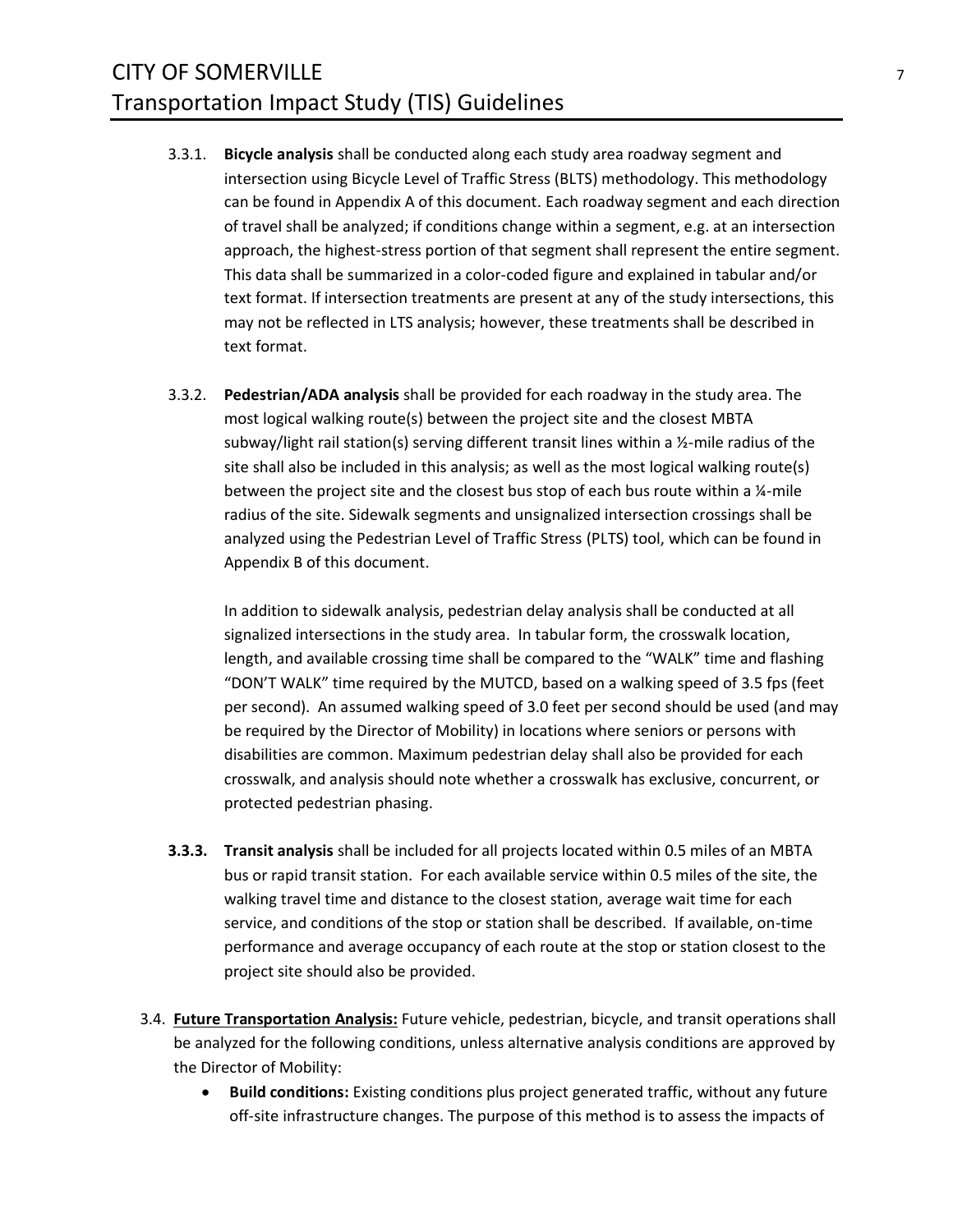projects on a roadway network that operates similarly to the existing conditions, before factoring in potential future traffic growth.

- **Build conditions with mitigation (if mitigation impacting this analysis is proposed):**  Build condition with assumptions for off-site transportation infrastructure changes only, including traffic signal operation changes.
- **Design year Build conditions (with mitigation if proposed):** Build condition traffic, with assumptions for offsite transportation infrastructure changes, plus background development projects and growth rate applied for the approved design year.
- 3.4.0. **Vehicle analysis shall be repeated for each condition.** Analyses for two peak hours (and the Saturday midday peak for retail projects) shall be performed, to include TMC's, capacity analysis and queue analysis. All future year analysis shall be compared to existing conditions in a table, and summarized in text. If subsequent analysis or analyses are conducted, all analyses shall be compared to one another in a table.
- 3.4.1. **Pedestrian and bicycle analysis shall also be repeated** if roadway conditions are anticipated to change in a future condition, e.g. as part of background infrastructure or project mitigation**.** All future year analysis shall be compared to existing conditions in a table, and summarized in text. If subsequent analysis or analyses are conducted, all analyses shall be compared to one another in a table.
- 3.4.2. **Project Traffic:** The trip generation material in the approved scope shall be repeated here. Include total trip generation, as well as truck generation in a separate table. Trip generation shall be separated by land use, mode, and entering/exiting/total. Land use codes and specific trip generation rates must be listed.
- 3.4.3. **Project Trip Distribution** shall be estimated based on U.S. Census Journey to Work data. Locally, trips shall be assigned to the most logical routes. Assigning trips to roadways that are at capacity or approach an intersection with high delay shall be avoided. If trips are assigned to roadways and intersections outside the project study area, this should be explicitly noted in the report. Trip distribution shall be approved by Mobility before Build condition analysis is conducted. Graphics showing trip distribution by percentage entering and exiting for each period, as well as entering and exiting project trips for each period, shall be provided.
- 3.4.4. **Future Traffic Conditions:** The design year shall be five years in the future or three (3) years after the anticipated completion of the building(s) occupancy, whichever is later, unless otherwise directed by Mobility. For phased projects, multiple design years may be required, in which project occupancy, background traffic, and/or roadway improvement projects may vary.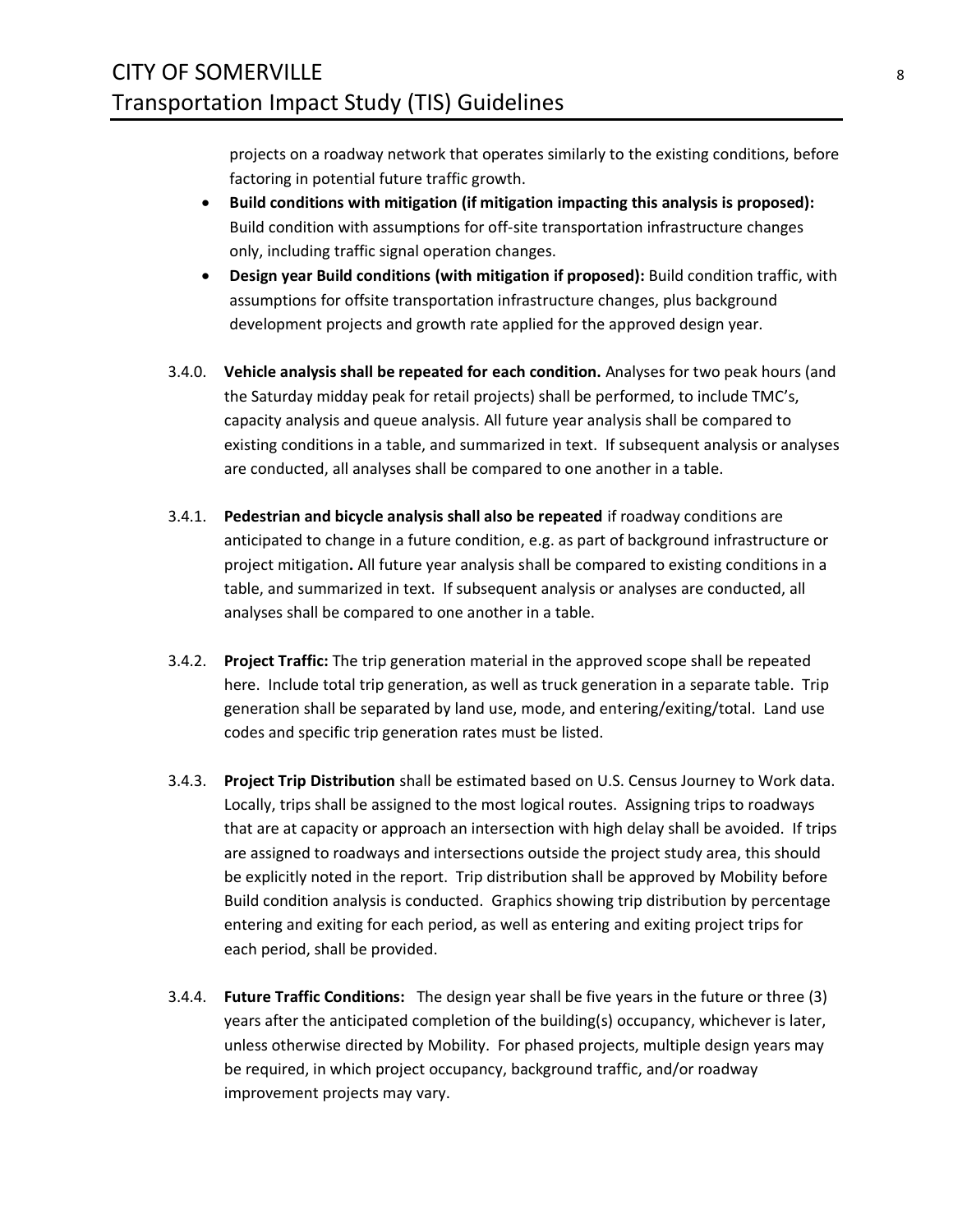- a. **Background Development Projects** are projects that have been permitted and are projected to send vehicle trips through study area intersections. Trips from these projects shall be added to base year traffic volumes in future conditions analysis . Anticipated projects that do not have vehicle trip distribution data available may be estimated using trip generation methodology, or absorbed into the background growth rate (discussed below) if approved by Mobility.
- b. A **Background Growth Rate** shall be applied to base year vehicle traffic volumes. If available, counts from at least two different years at a nearby location may be used to calculate the appropriate growth rate. If data shows zero or negative growth rate, then the growth rate may be omitted. Background growth rates shall be approved by Mobility.
- 3.4.5. **Future Parking Analysis** of the project site and the project's impact on on-street parking within a one-block radius of the site shall be included in a table or tables. Methodology for determining future parking demand shall be included, and may include factors such mode share; vehicle occupancy rate; shared parking with adjacent sites, etc.
- 3.4.6. **Future Transit analysis** shall be conducted for the Build (and Build with Mitigation, if results vary) conditions. Analysis of increased transit system use shall be conducted for each affected service in each peak period studied. Analysis shall include project-related transit trips as a percentage of existing ridership, and the impact of project-related transit trips on total capacity of the transit service. If analysis is conducted for a future design year, assume a background transit growth rate of 1% per year unless otherwise directed by the City.
- <span id="page-8-0"></span>3.5. **Project Mitigation:** This section will discuss all mitigation measures proposed for the project, including those that would not affect vehicular, bicycle, or pedestrian analysis (e.g. streetscape items). All TIS shall include proposed mitigation measures appropriate to the project's size and impact. Improvements to mitigate project-related deterioration in vehicle LOS should be addressed to the extent possible within the existing vehicular footprint of the study area roadways and intersections; however, it is acceptable and encouraged that mitigation for deteriorating vehicle service be accomplished by improvements to the pedestrian, bicycle, and/or transit facilities within or in proximity to the project study area. Improvements to mitigate existing deficiencies identified in the bicycle and pedestrian analysis should be identified, particularly those abutting the development site and along major pedestrian and bicycle routes of access to and from the development site. Mitigation locations shall be shown in a graphic.

The benefits and drawbacks (if any) of each mitigation item shall be discussed; for example, signal retiming may result in a reduction in overall vehicle delay, but may increase delay on one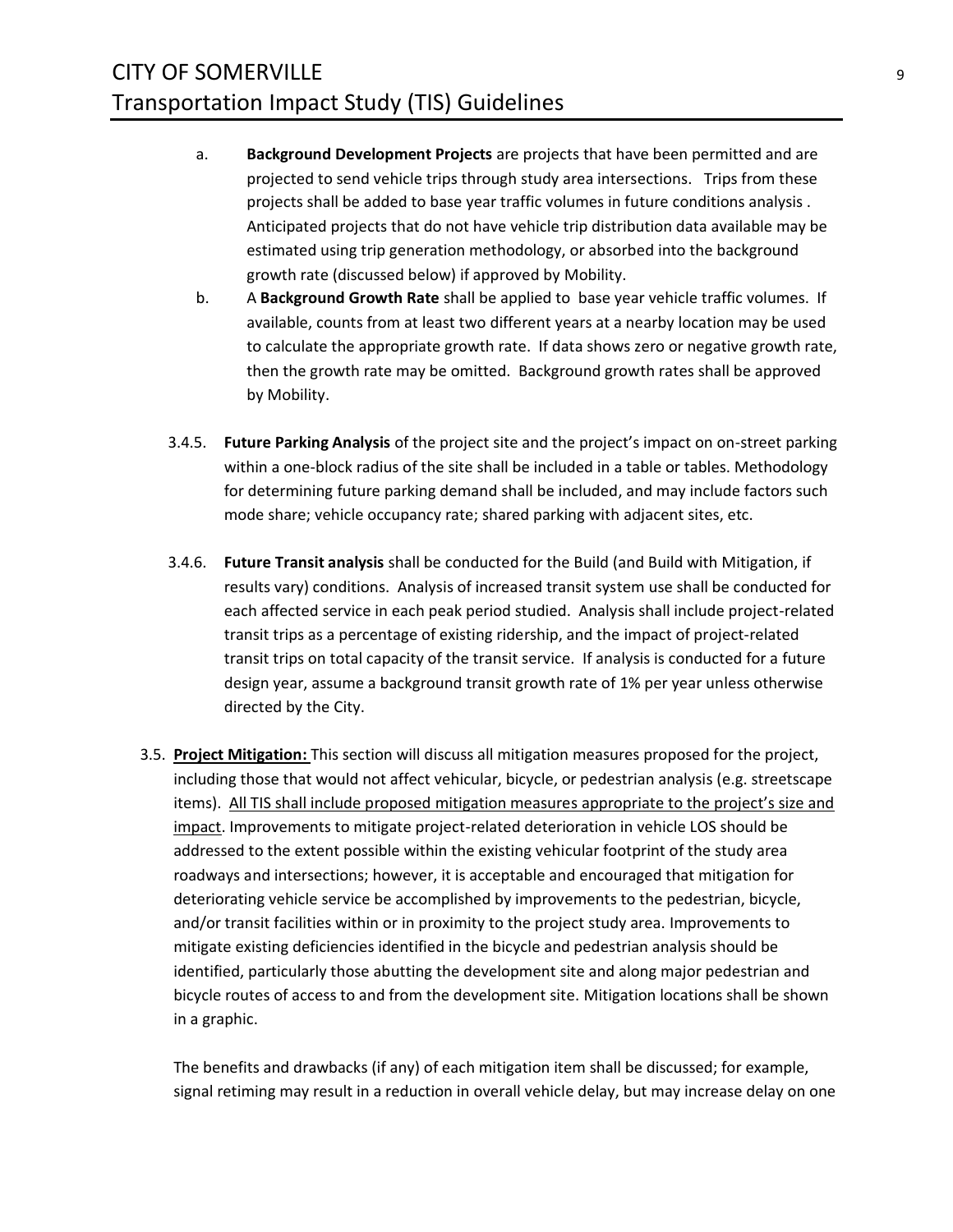approach. Mitigation items shall be approved by the City prior to preparation of the TIS. Improvements may include, but are not limited to, the following:

- Intersection improvements
	- o Geometry or pavement markings
	- o Signal controls, equipment, and timing
	- o Curb cut locations
- Pedestrian accommodations
	- o Crossing improvements
	- o Sidewalks or other amenities
- Bicycle accommodations
	- o Bicycle facilities (new or upgrades to existing)
	- o Bicycle signals
	- o Off-street bicycle facilities
	- o Public bicycle parking
	- o Bike share stations
- Transit service enhancements
	- o Station improvements
	- o New services
	- o Improved routing
	- o Monetary payments to MBTA offsetting impact
	- o Private transit services (shuttles)
- Adjacent Public/Private Infrastructure Improvements
	- o Transit shelters
	- o Benches
	- o Street furniture
	- o Parklets
	- o Bicycle repair stations
- <span id="page-9-0"></span>3.6. **Transportation Demand Management** This section will discuss measures that the project will take to reduce its impact on the transportation network. Generally, these measures will help to discourage the use of private automobile to access or egress the site, and encourage walking, bicycling, and use of transit. Such measures may include:
	- Parking spaces reserved for car share (e.g. Zipcar)
	- Electric vehicle (EV) charging stations
	- Hubway station(s)
	- Subsidized MBTA passes for employees/residents
	- Subsidized Hubway membership for employees/residents
	- Posting of MBTA schedules and routing information
	- MBTA fare kiosks on-site
	- Showers/lockers for employee use
	- Guaranteed emergency/bad weather ride home

# <span id="page-9-1"></span>Appendix A: Bicycle Level of Traffic Stress Methodology

Bicycle Level of Traffic Stress (BLTS) is based on methodology set forth by Mekuria, Furth, and Nixon in Mineta Transportation Institute (MTI[\) Report 11-19.](https://transweb.sjsu.edu/sites/default/files/1005-low-stress-bicycling-network-connectivity.pdf) The goal of BLTS is to identify gaps in the low-stress bicycling network and prioritize improvements to allow low-stress bicycle travel throughout a city or region. BLTS uses readily available data that can be collected in the field or on a recent, high-quality aerial. BLTS acknowledges that different facilities are appropriate on different streets and that not all bicycle lanes are created equal.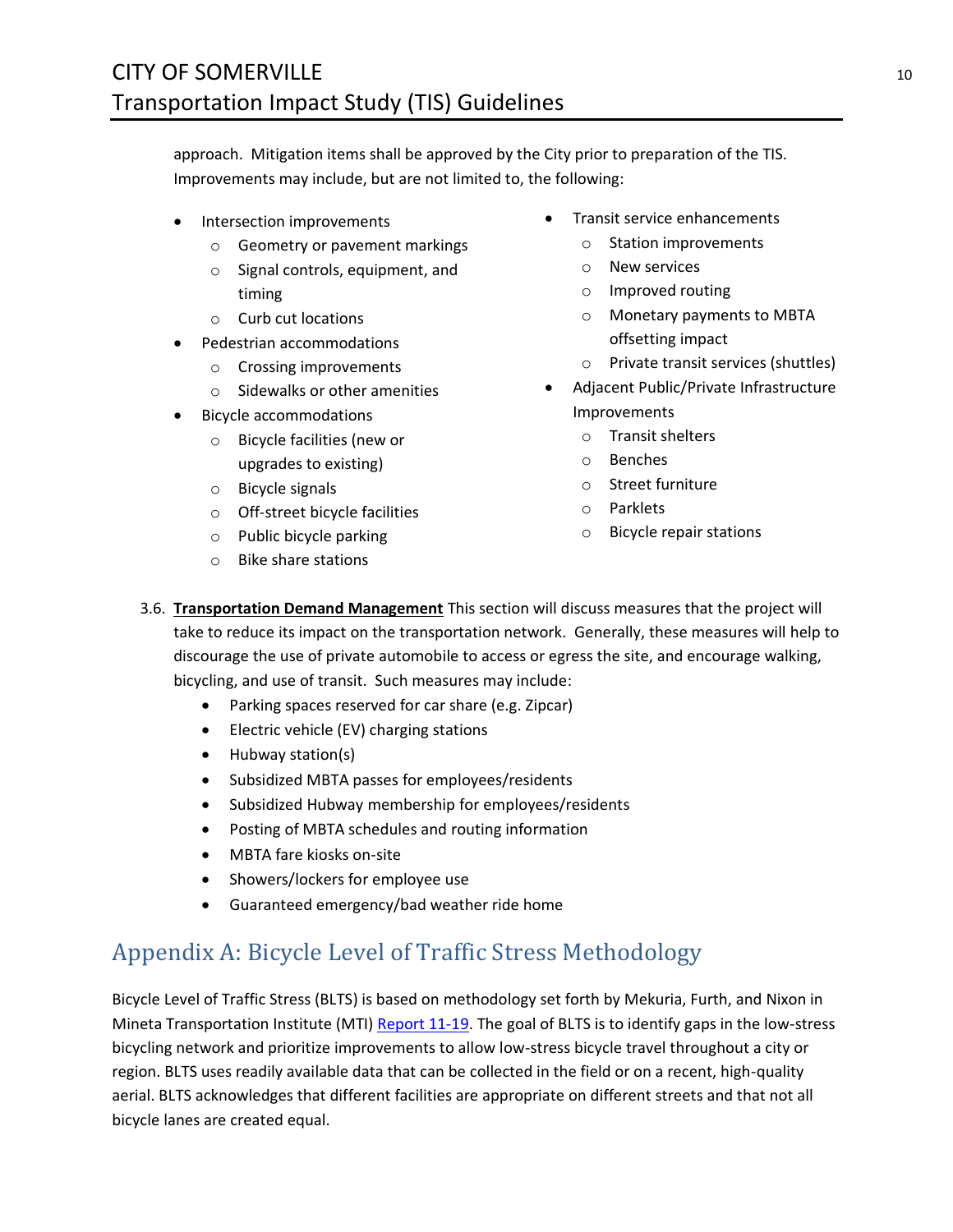# CITY OF SOMERVILLE 11 Transportation Impact Study (TIS) Guidelines

BLTS analysis for the City of Somerville shall apply as required in Section [3.3.1. o](#page-6-1)f the Somerville TIS standards. BLTS for any segment or intersection crossing is calculated by considering all applicable tables and applying the lowest-score (highest numerical value) to the segment/crossing in question. For example, a segment that scored LTS 1 one table and LTS 4 on another table would automatically be classified as LTS 4. BLTS results are best shown graphically, though BLTS for street crossings may be best conveyed in a table.

### <span id="page-10-0"></span>**BLTS Along Street Segments**

BLTS can be determined along a segment by comparing the size of the bike lane (or bike lane plus parking lane) to the street width, prevailing speed, and the general amount of time a bike lane tends to be blocked. High BLTS as along segments can be mitigated by reducing the number of vehicle travel lanes along the street to one lane in each direction, adding width or a buffer to the bike lane, reducing the speed along the roadway in question, or reducing the likelihood that a bike lane is blocked.

BLTS analysis for segments are as follows:

|                                                                                     | LTS $\geq$ 1       | $LTS \geq 2$                    | LTS $\geq$ 3      | LTS <sub>4</sub> |
|-------------------------------------------------------------------------------------|--------------------|---------------------------------|-------------------|------------------|
| <b>Street Width (through lanes per</b><br>direction)                                | $\mathbf{1}$       | (no effect)                     | 2 or more         | (no effect)      |
| Sum of bike lane and parking lane width<br>(incudes marked buffer and paved gutter) | 15 feet or<br>more | 14 or 14.5<br>feet <sup>a</sup> | 13.5 feet or less | (no effect)      |
| Speed limit or prevailing speed                                                     | 25mph or<br>less   | 30 mph                          | 35 mph            | 40 mph or more   |
| <b>Bike lane blockage</b>                                                           | Rare               | (no effect)                     | Frequent          | (no effect)      |

### **Table 1A. Criteria for Bike Lanes Alongside a Parking Lane**

Note: (no effect) = factor does not trigger an increase to this level of traffic stress

a: if speed limit < 25mph or street type is residential, than any width is acceptable for LTS 2.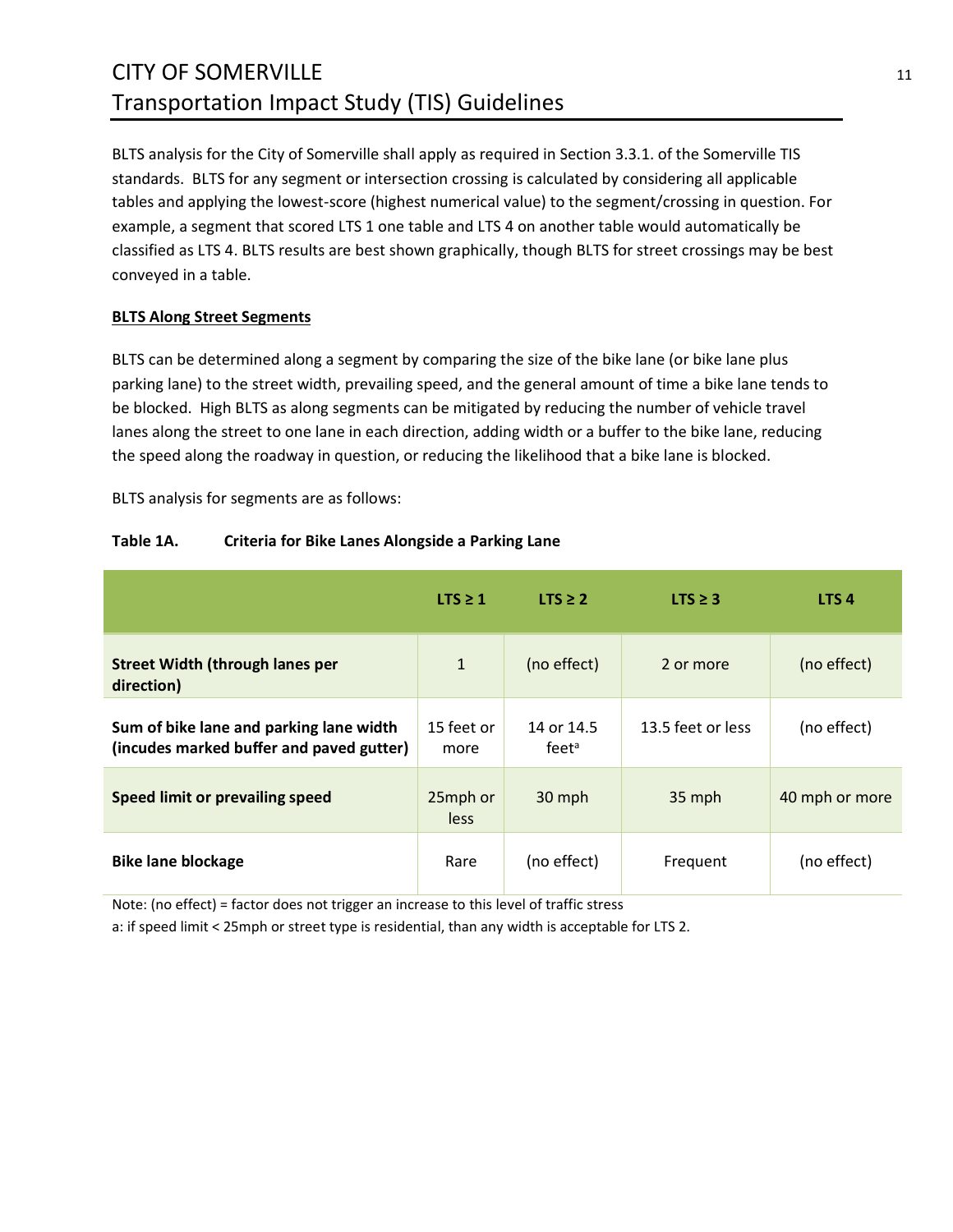# CITY OF SOMERVILLE 12 Transportation Impact Study (TIS) Guidelines

|                                                                           | $LTS \geq 1$   | $LTS \geq 2$     | $LTS \geq 3$ | LTS <sub>4</sub> |
|---------------------------------------------------------------------------|----------------|------------------|--------------|------------------|
| <b>Street Width</b><br>(through lanes per<br>direction)                   | $\mathbf{1}$   | (no effect       | 2 or more    | (no effect)      |
| <b>Bike lane width</b><br>(includes marked<br>buffer and paved<br>gutter) | 6 feet or more | 5.5 feet or less | (no effect)  | (no effect)      |
| <b>Speed limit or</b><br>prevailing speed                                 | 25mph or less  | 30 mph           | 35 mph       | 40 mph or more   |
| <b>Bike lane blockage</b>                                                 | Rare           | (no effect)      | Frequent     | (no effect)      |

#### **Table 1B. Criteria for Bike Lanes Not Alongside a Parking Lane**

Note: (no effect) = factor does not trigger an increase to this level of traffic stress

#### **Table 2. Criteria for BLTS in Mixed Traffic**

| <b>Speed Limit/</b><br><b>Street Width</b> | 2-3 Lanes        | 4-5 Lanes        | 6+ Lanes         |
|--------------------------------------------|------------------|------------------|------------------|
| $< 25$ mph                                 | LTS 1 or $2^a$   | LTS <sub>3</sub> | LTS <sub>4</sub> |
| 25-30 mph                                  | LTS 2 or $3a$    | LTS <sub>4</sub> | LTS <sub>4</sub> |
| $> 30$ mph                                 | LTS <sub>4</sub> | LTS <sub>4</sub> | LTS <sub>4</sub> |

a: Use lower value for streets without marked centerlines or classified as residential and with fewer than 3 travel lanes; use higher value otherwise.

*BLTS along physically separated bicycle lanes* is LTS 1 by default, between intersections. Physically separated facilities isolate users from typical traffic stress. This also applies to any standalone path, shared use path, etc. Sharing space with pedestrians does not increase BLTS; the added delay and level of awareness that comes with sharing a space with pedestrians or other, nonmotorized road users is different from the real safety concerns that come with riding next to or mixed with vehicle traffic. However, if a physically separated facility is interrupted by frequent commercial driveway crossings, or if the facility commonly ramps down to street level to accommodate driveways, the City or the transportation professional preparing this TIS may opt to assign a higher BLTS to a segment.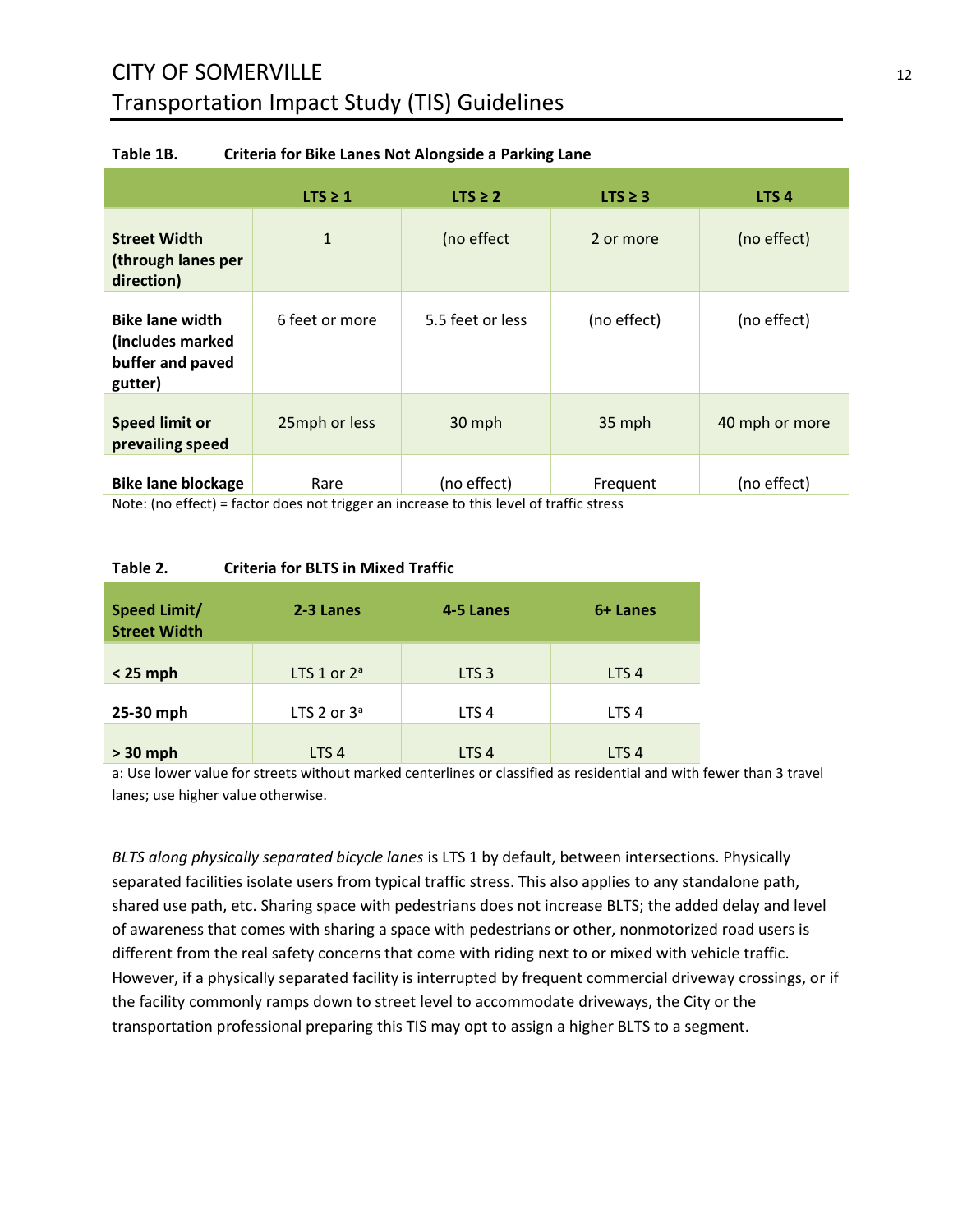#### <span id="page-12-0"></span>**BLTS Along Intersection Approaches**

BLTS can be used to analyze the level of comfort of a standard bicycle lane as it approaches an intersection. These "pocket bike lanes", which run between a thru lane and a right-turn lane, can be stressful if drivers are not forced to deliberately turn through the bike lane at a slow speed. Right turn lanes in mixed traffic can be similarly stressful. BLTS analysis for *approaches to intersections* are as follows:

### **Table 3A. Level of Traffic Stress Criteria for Pocket Bike Lanes Approaching Intersections**

| Configuration                                                                                                                                                                                          | <b>BLTS</b>      |
|--------------------------------------------------------------------------------------------------------------------------------------------------------------------------------------------------------|------------------|
| Single right-turn lane up to 150 feet long, starting abruptly while the bike lane continues<br>straight, and having an intersection angle and curb radius such that turning speed is $\leq 15$<br>mph. | LTS > 2          |
| Single right-turn lane longer than 150 feet, starting abruptly while the bike lane continues<br>straight, and having an intersection angle and curb radius such that turning speed is $\leq$ 20 mph.   | LTS $\geq$ 3     |
| > Single right-turn lane in which the bike lane shifts to the left but the intersection and curb<br>radius are such that turning speed is $\leq$ 15 mph.                                               | $LTS \geq 3$     |
| Single right-turn lane with any other configuration; dual right-turn lanes; or right-turn lane<br>along with shared (thru/right) lane.                                                                 | LTS <sub>4</sub> |

#### **Table 3B. Level of Traffic Stress Criteria for Mixed Traffic in the Presence of a Right-turn Lane**

| <b>Configuration</b>                                                                                                                     | <b>BLTS</b>  |
|------------------------------------------------------------------------------------------------------------------------------------------|--------------|
| Single right-turn lane with length $\leq$ 75 feet and intersection angle and curb radius limit turning<br>speed to 15 mph.               | $LTS \geq 3$ |
| Single right-turn lane with length between 75 feet and 150 feet and intersection angle and<br>curb radius limit turning speed to 15 mph. | $LTS \geq 3$ |
| All other configurations                                                                                                                 | <b>ITS4</b>  |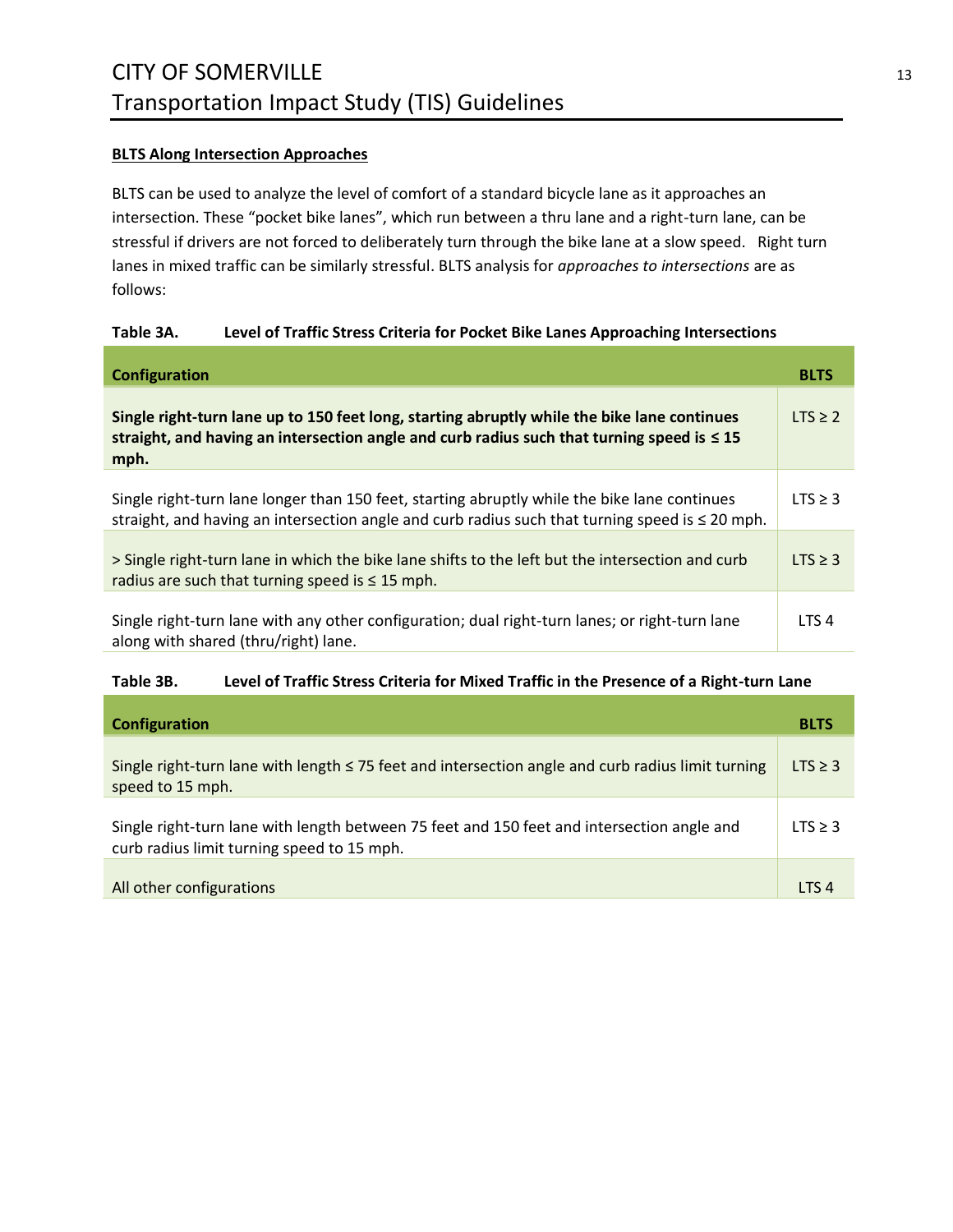### <span id="page-13-0"></span>**BLTS through Unsignalized Street Crossings**

BLTS can be used to analyze the level of comfort of unsignalized intersections. Unsignalized crossings of major roadways can be a barrier to cycling, but this can be mitigated by reducing the size of the crossing, providing a median refuge, or reducing the prevailing speed of the street being crossed.

Crossings of major driveways should be considered a street crossing for the purposes of analysis. For the purposes of this analysis, the "speed limit" of driveways should be determined by the speed at which vehicles are able to make turns into a driveway. Typically, driveway crossings will be LTS 1 unless they are wider than 3 total lanes.

BLTS analysis for unsignalized intersection crossings are as follows:

#### **Table 4A. Level of Traffic Stress Criteria for Unsignalized Crossings Without a Median Refuge**

| <b>Speed Limit of</b>                 | <b>Width of Street Being Crossed</b> |                  |                  |  |  |  |
|---------------------------------------|--------------------------------------|------------------|------------------|--|--|--|
| <b>Street Being</b><br><b>Crossed</b> | 2-3 Lanes                            | 4-5 Lanes        | 6+ Lanes         |  |  |  |
| $< 25$ mph                            | LTS <sub>1</sub>                     | LTS <sub>2</sub> | LTS <sub>4</sub> |  |  |  |
| 25-30 mph                             | LTS <sub>1</sub>                     | LTS <sub>2</sub> | LTS <sub>4</sub> |  |  |  |
| 30-35mph                              | LTS <sub>2</sub>                     | LTS <sub>3</sub> | LTS <sub>4</sub> |  |  |  |
| $40+mph$                              | LTS <sub>3</sub>                     | LTS <sub>4</sub> | LTS <sub>4</sub> |  |  |  |

**Table 4B. Level of Traffic Stress Criteria for Unsignalized Crossings With a Median Refuge at Least Six Feet Wide**

| <b>Speed Limit of</b>                 | <b>Width of Street Being Crossed</b> |                  |                  |  |  |  |
|---------------------------------------|--------------------------------------|------------------|------------------|--|--|--|
| <b>Street Being</b><br><b>Crossed</b> | 2-3 Lanes                            | 4-5 Lanes        | 6+ Lanes         |  |  |  |
| $< 25$ mph                            | LTS <sub>1</sub>                     | LTS <sub>1</sub> | LTS <sub>2</sub> |  |  |  |
| 25-30 mph                             | LTS <sub>1</sub>                     | LTS <sub>2</sub> | LTS <sub>3</sub> |  |  |  |
| 30-35mph                              | LTS <sub>2</sub>                     | LTS <sub>3</sub> | LTS <sub>4</sub> |  |  |  |
| $40+mph$                              | LTS <sub>3</sub>                     | LTS <sub>4</sub> | LTS <sub>4</sub> |  |  |  |

**BLTS** does not apply through **Signalized Street Crossings.** These crossings should be evaluated **qualitatively**. Bike boxes, two-stage left-turn boxes, phase-separated right-turn lanes, dedicated bicycle signals, etc. can all improve bicyclists' comfort at signalized intersections.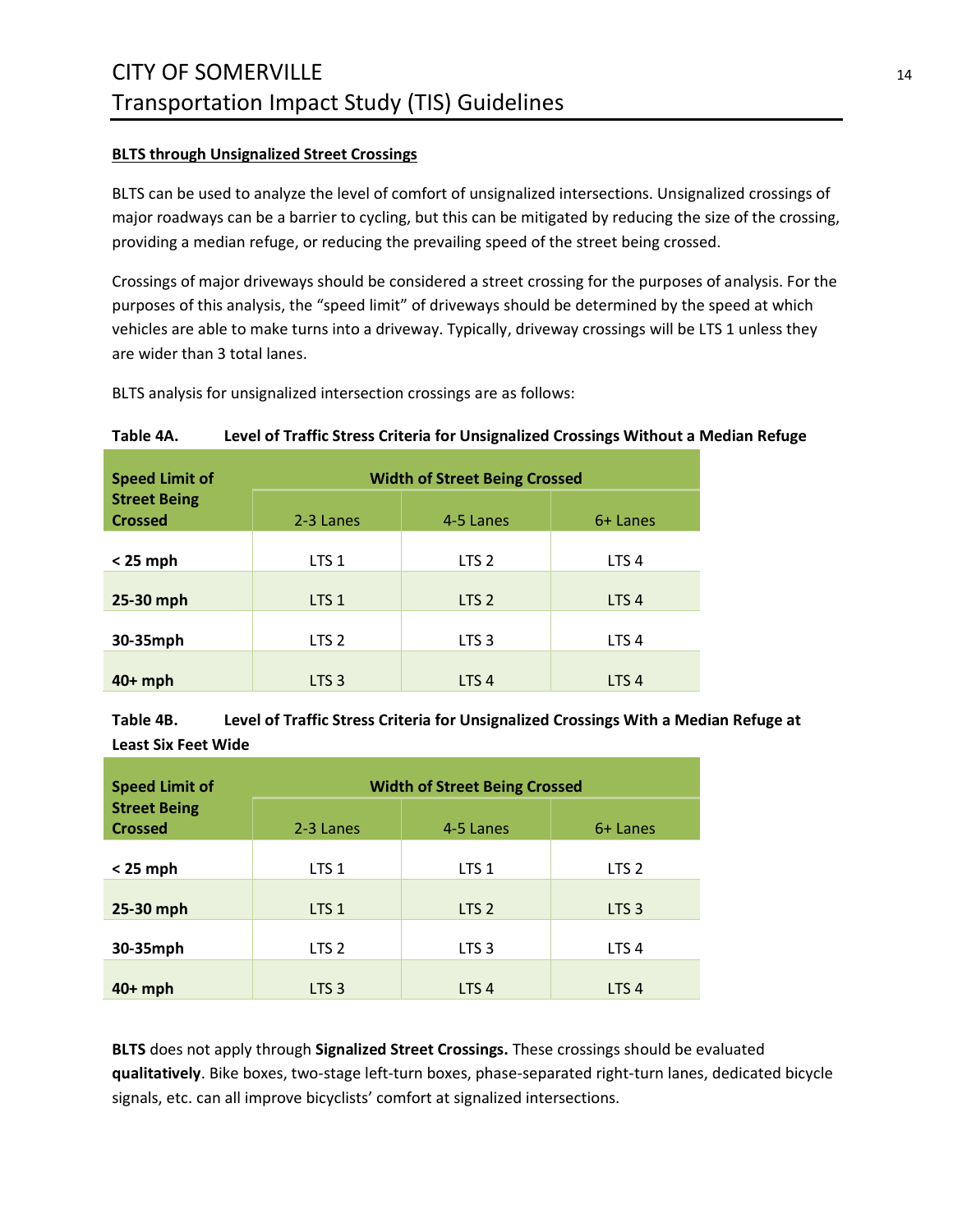# <span id="page-14-0"></span>Appendix B: Pedestrian Level of Traffic Stress Methodology

Pedestrian Level of Traffic Stress (PLTS) is based on methodology set forth by Oregon DOT. The goal of PLTS is to identify gaps in the low-stress pedestrian network and prioritize sidewalk enhancement. PLTS, like BLTS, uses readily available data that can be measured in the field or using recent, high-quality aerial imagery. PLTS acknowledges that, while bare minimum sidewalk widths must be achieved to ensure ADA compliance, the most comfortable sidewalks are physically separated from traffic and located along dense urban fabric.

Note that Oregon DOT's methodology includes a metric for the adjacent land uses along the sidewalk. While this is a valid metric for determining walkability and comfort level while walking, including this criterion is not appropriate for development proposals to analyze in the context of a TIS, as land uses outside of the proposed development site are outside both the City's and the Applicant's ability to mitigate in the short-term. As such, this criterion is not included in this methodology.

PLTS can be analyzed for sidewalk segments and intersection crossings. Sidewalk segment analysis should be presented graphically, while intersection analysis is likely best presented in tabular format. Like BLTS, PLTS is determined by applying the lowest score (highest numerical value) to a sidewalk segment after all metrics have been analyzed; for example, a sidewalk segment with a wide traffic buffer lined with trees would be PLTS 4 if the sidewalk itself was in poor condition or was less than four feet.

### <span id="page-14-1"></span>**PLTS along Sidewalk Segments**

PLTS is determined along sidewalk segments by comparing sidewalk condition and width to the size and material of the buffer between the sidewalk and moving vehicle traffic. Wider sidewalks and wider buffers, or buffers lined with trees, parked cars, or other vertical barriers provide the highest level of comfort for pedestrians. Mitigation for poor PLTS can be provided by repairing poor sidewalks, widening sidewalks, and/or providing a wider buffer with vertical barriers between the sidewalk and travel lanes. Note that, in order to achieve the highest level of comfort, the *effective* width of the sidewalk (the consistent usable width of the sidewalk, free of obstructions) must be at least six (6) feet.

Note that there is no PLTS metric for sidewalks that share a space with bicyclists, or sidewalks located alongside sidewalk-level bicycle lanes. Sidewalk segments that are PLTS 1 after applying all metrics may be adjusted to PLTS 2 if pedestrians on the sidewalk can expect to conflict with a significant number of bicyclists, such that the effective width available for pedestrians is less than 6 feet.

| <b>Actual/Effective Sidewalk</b> |                      | <b>Sidewalk Condition</b> |                   |                   |                   |                   |  |
|----------------------------------|----------------------|---------------------------|-------------------|-------------------|-------------------|-------------------|--|
| Width (ft)                       |                      | Good                      | Fair              | Poor              | <b>Very Poor</b>  | No Sidewalk       |  |
| Actual                           | $\leq$ 4             | PLTS <sub>4</sub>         | PLTS <sub>4</sub> | PLTS <sub>4</sub> | PLTS <sub>4</sub> | PLTS <sub>4</sub> |  |
|                                  | $\geq$ 4 to $\leq$ 5 | PLTS <sub>3</sub>         | PLTS <sub>3</sub> | PLTS <sub>3</sub> |                   |                   |  |
|                                  | $\geq$ 5             | PLTS <sub>2</sub>         | PLTS <sub>2</sub> | PLTS <sub>2</sub> | PLTS <sub>2</sub> |                   |  |
| <b>Effective</b>                 | $\geq 6$             | PTLS <sub>1</sub>         | PLTS <sub>1</sub> |                   | PLTS <sub>3</sub> |                   |  |

#### **Table 1: Level of Stress Criteria Based on Sidewalk Width and Condition**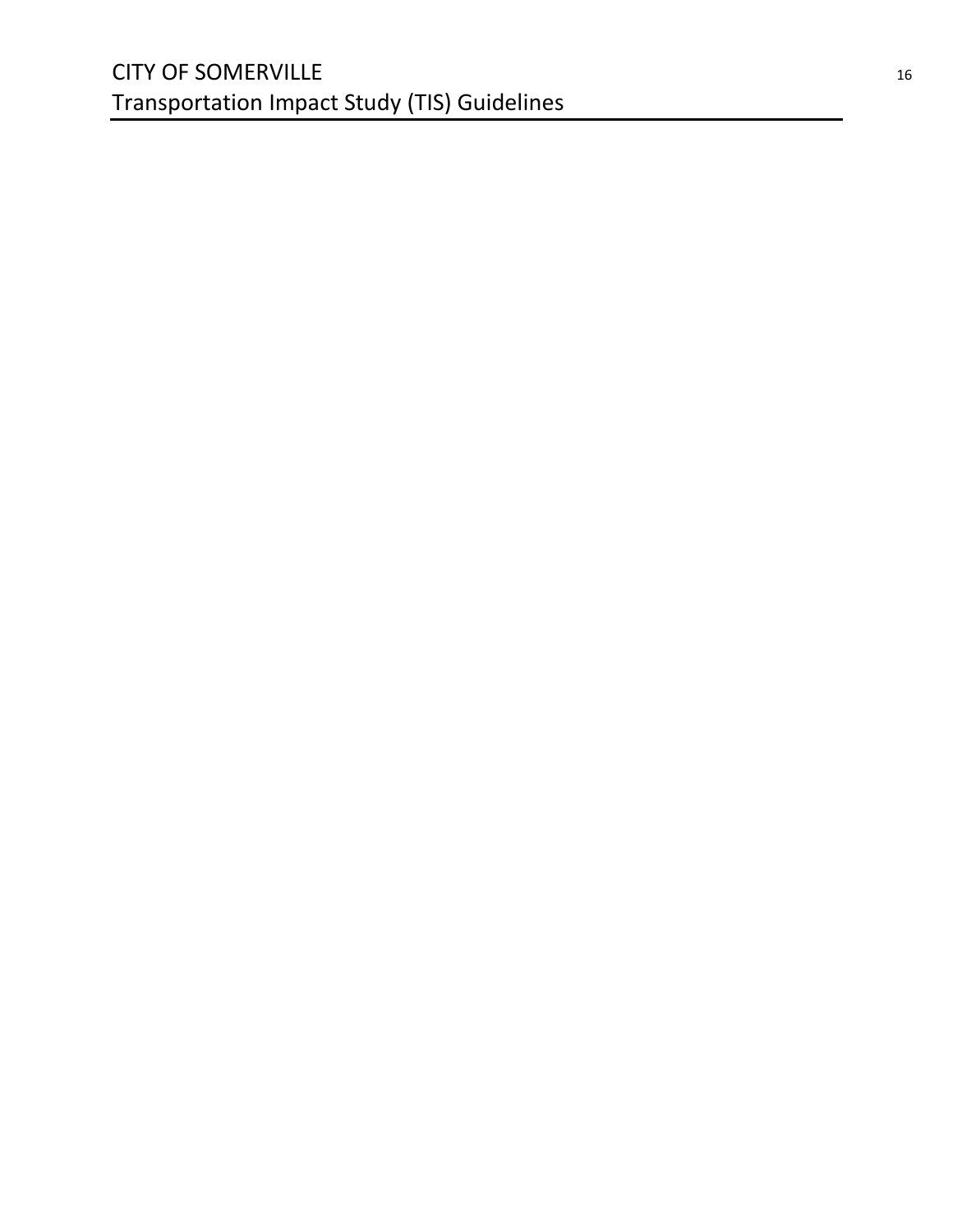| <b>Physical Buffer Type</b> |                                   |                   |                   |                   |                   |  |  |
|-----------------------------|-----------------------------------|-------------------|-------------------|-------------------|-------------------|--|--|
| <b>Buffer Type</b>          | <b>Prevailing or Posted Speed</b> |                   |                   |                   |                   |  |  |
|                             | ≤20                               | 25 MPH            | 30 MPH            | 35 MPH            | $\geq$ 40 MPH     |  |  |
|                             | <b>MPH</b>                        |                   |                   |                   |                   |  |  |
| No buffer (curb tight)      | PLTS <sub>2</sub>                 | PLTS <sub>2</sub> | PLTS <sub>3</sub> | PLTS <sub>3</sub> | PLTS <sub>4</sub> |  |  |
| Solid surface (e.g.         | PLTS <sub>1</sub>                 |                   | PLTS <sub>2</sub> | PLTS <sub>2</sub> | PLTS <sub>2</sub> |  |  |
| bike lanes)                 |                                   |                   |                   |                   |                   |  |  |
| Landscaped                  |                                   | PLTS <sub>1</sub> |                   |                   |                   |  |  |
| Landscaped with trees       |                                   |                   | PLTS <sub>1</sub> | PLTS <sub>1</sub> |                   |  |  |
| Vertical (e.g. parking)     |                                   |                   |                   |                   |                   |  |  |

### **Table 1B: Level of Stress Criteria Based on Buffer Type**

#### **Total Number of Travel Lanes (both directions) Total Buffering Width (ft) ≤5 ≥5 to <10 ≥10 to <15 ≥15 to <25 ≥25 2** PLTS 2 PLTS 2 PLTS 1 PLTS 1 PLTS 1 **3** PLTS 3 PLTS 2 **4-5** PLTS 4 PLTS 3 **6+** PLTS 4 PLTS 3 PLTS 2 PLTS 2

### **Table 1C: Level of Stress Criteria Based on Buffer Width**

### <span id="page-16-0"></span>**PLTS at Unsignalized Crossings**

At unsignalized crossings, pedestrians must judge the speed of vehicle traffic, often in multiple lanes and directions. Depending on the prevailing speed and traffic volume of a street crossing, this can be daunting. Median refuges help by reducing the number of lanes that a pedestrian must cross, but also allowing pedestrians to only judge the speed of one direction of traffic at a time. High levels of traffic stress can be mitigated by providing a median refuge, reducing the number of travel lanes to be crossed, and/or reducing the speed and/or volume of traffic.

*Level of Stress Criteria Based on Curb Ramps:* Crossing locations without ramps shall be PLTS 4. Crossing locations with substandard ramps, including ramps that are too steep, do not provide proper level landing areas, do not provide tactile warning panels, etc. shall be ranked no better than LTS 3.

*Pedestrian Crossing Enhancements*: This analysis does not account for pedestrian crossing enhancements, such as curb extensions, raised crosswalks, or activated beacons. Crossings one or more of treatments may improve the PLTS score that would otherwise be assigned to a given crossing by 1 point (0.5 points for curb extensions), up to a best possible score of PLTS 1. Multiple treatments do not provide a cumulative improvement to PLTS. For example, a crossing with a PLTS of 4 would improve to PLTS 3.5 if curb extensions were installed, and would improve to PLTS 3 if a ped activated beacon was installed. The application of such adjustments to PLTS is subject to the approval of the Director of Mobility. Engineering judgement should be exercised when applying these adjustments.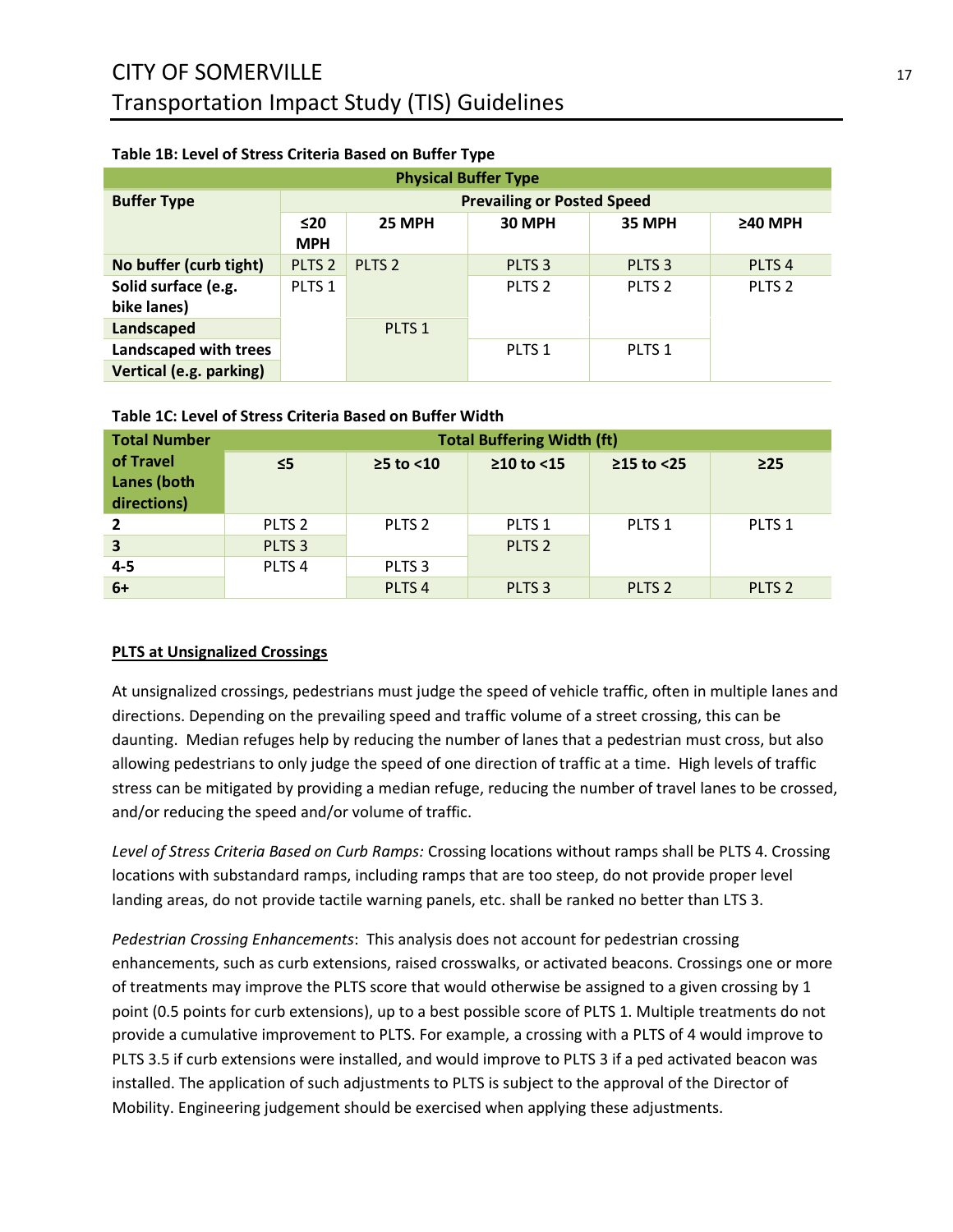| <b>Speed</b>                                         | <b>Width of Street Being Crossed</b>           |                  |                              |  |
|------------------------------------------------------|------------------------------------------------|------------------|------------------------------|--|
| <b>Limit or</b><br><b>Prevailing</b><br><b>Speed</b> | No median refuge<br><b>Total Lanes Crossed</b> |                  | <b>Median Refuge Present</b> |  |
|                                                      | 1 Lane                                         | 2 Lanes          |                              |  |
| $< 25$ mph                                           | LTS <sub>1</sub>                               | LTS <sub>1</sub> | LTS <sub>1</sub>             |  |
| 25-30 mph                                            | LTS <sub>1</sub>                               | LTS <sub>2</sub> | LTS <sub>1</sub>             |  |
| 30-35mph                                             | LTS <sub>2</sub>                               | LTS <sub>2</sub> | LTS <sub>2</sub>             |  |
| $40+mph$                                             | LTS <sub>3</sub>                               | LTS <sub>3</sub> | LTS <sub>3</sub>             |  |

#### **Table 2A: Level of Traffic Stress at Unsignalized Intersection Crossings of One or Two Lanes1, 2, 3, 4**

1. For street being crossed.

2. Minimum PLTS 4 when crossing lacks ADA ramps, or PLTS 3 when ramps are non-compliant

3. Use Table 2C or Table 2D for oneway streets, when ADT exceeds 5,000, or total number of lanes exceeds two.

4. Street may be considered a one-lane road when no centerline is striped and when oncoming vehicles commonly yield to each other (yield streets).

5. Refuge should be at least 10 feet for PLTS 1, otherwise use PLTS 2 for refuges 6-10 feet. Narrower refuge islands shall not be considered a refuge island for the purposes of this analysis.

| <b>Speed</b>                         | <b>Total Lanes Being Crossed (both directions)</b> |                                 |                   |                   |                                  |                   |  |
|--------------------------------------|----------------------------------------------------|---------------------------------|-------------------|-------------------|----------------------------------|-------------------|--|
| <b>Limit or</b><br><b>Prevailing</b> | 2 Lanes                                            |                                 |                   | 3 Lanes           |                                  |                   |  |
| <b>Speed</b>                         | <5,000 vpd                                         | 5,000-9,000<br>vpd <sup>4</sup> | >9,000 vpd        | <8,000 vpd        | 8,000-12,000<br>vpd <sup>4</sup> | >12,000 vpd       |  |
| $< 25$ mph                           | PLTS <sub>2</sub>                                  | PLTS <sub>2</sub>               | PLTS <sub>3</sub> | PLTS <sub>3</sub> | PLTS <sub>3</sub>                | PLTS <sub>4</sub> |  |
| 25-30<br>mph                         | PLTS <sub>2</sub>                                  | PLTS <sub>3</sub>               | PLTS <sub>3</sub> | PLTS <sub>3</sub> | PLTS <sub>3</sub>                | PLTS <sub>4</sub> |  |
| 30-35mph                             | PLTS <sub>3</sub>                                  | PLTS <sub>3</sub>               | PLTS <sub>4</sub> | PLTS <sub>3</sub> | PLTS <sub>4</sub>                | PLTS <sub>4</sub> |  |
| $40+mph$                             | PLTS <sub>3</sub>                                  | PLTS <sub>4</sub>               | PLTS <sub>4</sub> | PLTS <sub>4</sub> | PLTS <sub>4</sub>                | PLTS <sub>4</sub> |  |

#### **Table 2B: Unsignalized Intersection Crossings Without a Median Refuge1, 2**

1. For street being crossed.

2. Minimum PLTS 4 when crossing lacks ADA ramps, or PLTS 3 when ramps are non-compliant

3. For one-way streets, use Table 2D. Use PLTS 4 for crossings of four or more lanes.

4. Use these columns when ADT volumes are not available and unable to be confidently estimated.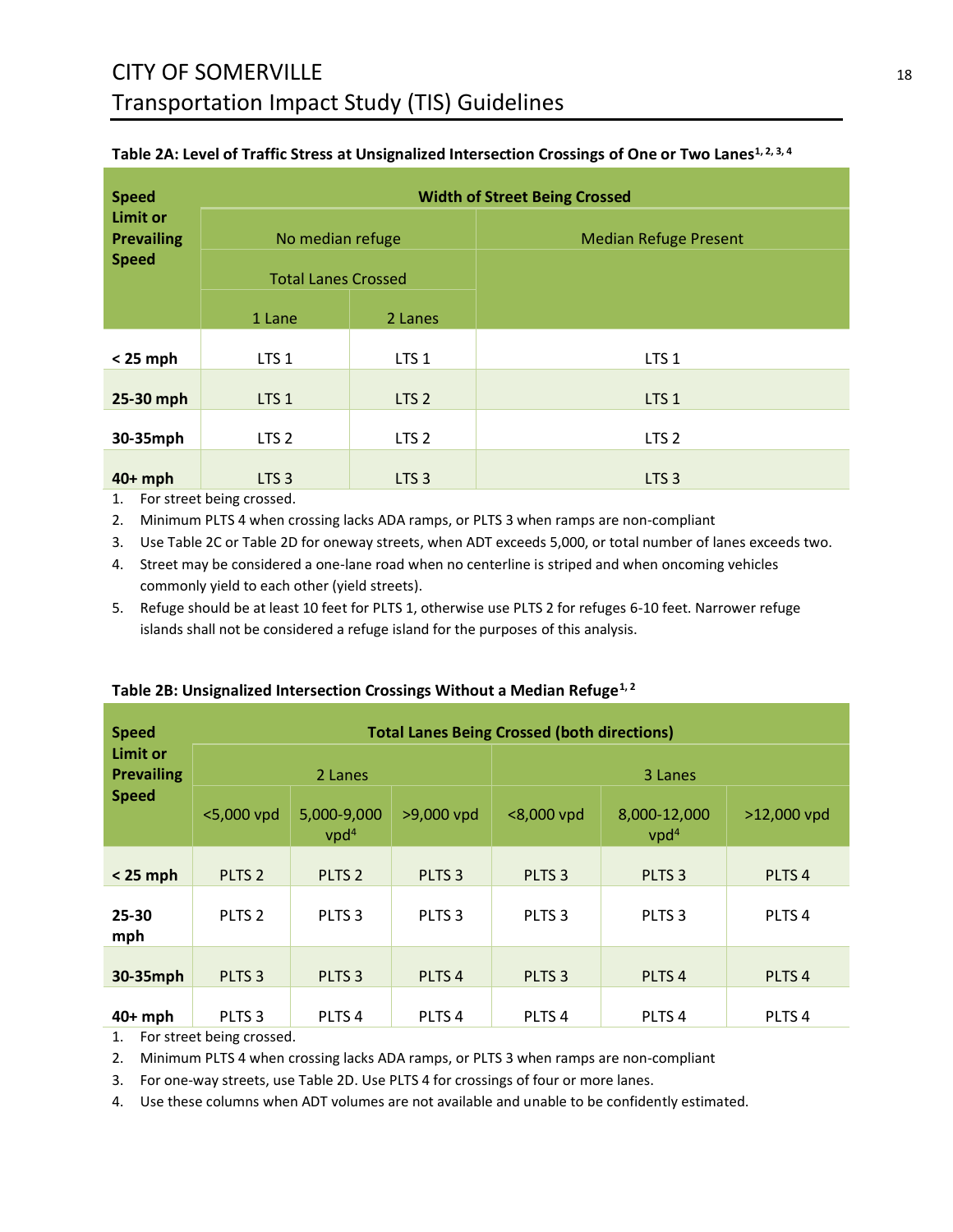| <b>Speed</b><br><b>Limit or</b><br><b>Prevailing</b><br><b>Speed</b> | <b>Maximum Through/Turn Lanes Crossed Per Direction</b> |                   |                              |                   |  |  |
|----------------------------------------------------------------------|---------------------------------------------------------|-------------------|------------------------------|-------------------|--|--|
|                                                                      | $\mathbf{1}$<br>Lane                                    | 2 Lanes           |                              |                   |  |  |
|                                                                      | Any                                                     | $< 5,000$ vpd     | 5,000-9,000 vpd <sup>4</sup> | $> 9,000$ vpd     |  |  |
| $< 25$ mph                                                           | <b>PLTS</b><br>1 <sup>3</sup>                           | PLTS $13$         | PLTS <sub>2</sub>            | PLTS <sub>2</sub> |  |  |
| 25-30<br>mph                                                         | <b>PLTS</b><br>$\overline{2}$                           | PLTS <sub>2</sub> | PLTS <sub>2</sub>            | PLTS <sub>2</sub> |  |  |
| $30-$<br>35mph                                                       | <b>PLTS</b><br>$\overline{2}$                           | PLTS <sub>2</sub> | PLTS <sub>2</sub>            | PLTS <sub>3</sub> |  |  |
| $40+mph$                                                             | <b>PLTS</b><br>3                                        | PLTS <sub>3</sub> | PLTS <sub>3</sub>            | PLTS <sub>4</sub> |  |  |

#### **Table 2C: Unsignalized Intersection Crossings (1 to 2 lanes) With a Median Refuge1, 2**

1. For street being crossed.

2. Minimum PLTS 4 when crossing lacks ADA ramps, or PLTS 3 when ramps are non-compliant

3. Refuge should be at least 10 feet for PLTS 1, otherwise use PLTS 2 for refuges 6-10 feet. Narrower refuge islands shall not be considered a refuge island for the purposes of this analysis.

4. Use this column when ADT volumes are not available and unable to be confidently estimated.

#### **Table 2D: Unsignalized Intersection Crossings (3 or more lanes) With a Median Refuge1, 2**

| <b>Speed</b><br><b>Limit or</b><br><b>Prevailing</b><br><b>Speed</b> | <b>Maximum Through/Turn Lanes Crossed Per Direction</b> |                   |                   |                   |  |  |
|----------------------------------------------------------------------|---------------------------------------------------------|-------------------|-------------------|-------------------|--|--|
|                                                                      |                                                         | 1 Lane            | $4+$ lanes        |                   |  |  |
|                                                                      | $< 8,000$ VPD                                           | 8,000-12,000 vpd  | $> 12,000$ vpd    | Any               |  |  |
| $< 25$ mph                                                           | PLTS <sub>13</sub>                                      | PLTS <sub>2</sub> | PLTS <sub>3</sub> | PLTS <sub>4</sub> |  |  |
| 25-30<br>mph                                                         | PLTS <sub>2</sub>                                       | PLTS <sub>3</sub> | PLTS <sub>3</sub> | PLTS <sub>3</sub> |  |  |
| 30-35mph                                                             | PLTS <sub>3</sub>                                       | PLTS <sub>3</sub> | PLTS <sub>4</sub> | PLTS <sub>4</sub> |  |  |
| $40+mph$                                                             | PLTS <sub>4</sub>                                       | PLTS <sub>4</sub> | PLTS <sub>4</sub> | PLTS <sub>4</sub> |  |  |

5. For street being crossed.

6. Minimum PLTS 4 when crossing lacks ADA ramps, or PLTS 3 when ramps are non-compliant

7. Refuge should be at least 10 feet for PLTS 1, otherwise use PLTS 2 for refuges 6-10 feet. Narrower refuge islands shall not be considered a refuge island for the purposes of this analysis.